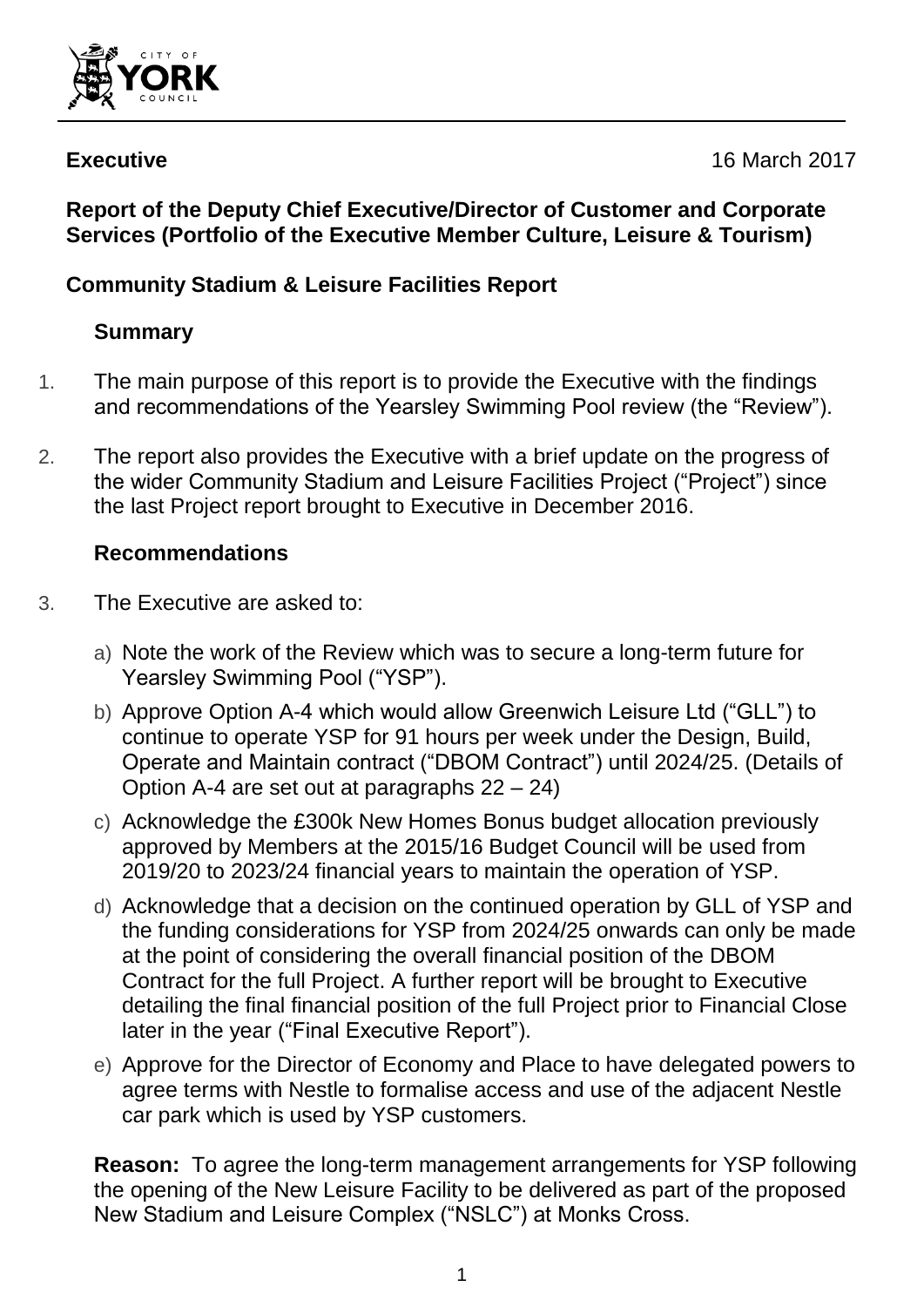#### **Yearsley Swimming Pool Review**

#### **Background**

- 4. At the 2015/16 Budget Council, Members approved the use of up to £0.3m New Homes Bonus per annum funding to maintain the operation of YSP for up to five years. This allows YSP to remain funded through to 2023/24.
- 5. In August 2015 the Executive agreed that this Review would commence in October 2015 and report back to the Executive when concluded. This reflected the firm commitment given by the new administration for the long-term future of YSP.
- 6. The Review process has examined different potential operating models for the future management of YSP. This comprehensive assessment has sought to ensure a cost effective solution is identified with minimal disruption to service delivery.
- 7. The operation of YSP was part of the OJEU competitive dialogue procurement exercise (the "Procurement") that commenced in September 2012 to procure a partner to design, build, operate and maintain a NLSC together with the city's wider leisure facilities (Energise and YSP) under a 13 year contract.
- 8. At final bid stage of the Procurement the Council stated to bidders that it only required YSP to be operated up until the point that the NSLC was operational as it did not have the budget available to support the ongoing operation of YSP beyond that date. This meaning YSP would only be operated for 18 months under the DBOM Contract.
- 9. Prior to the Review commencing, the Corporate and Scrutiny Management Committee (CSMC) agreed in January 2015 that an adhoc scrutiny review be carried out on YSP to investigate ways to reduce the subsidy given to YSP while securing its long term future. However, CSMC took the decision on 13 July 2015, to discontinue the scrutiny review on funding arrangements for YSP.
- 10. The work of the scrutiny review and relevant reports are referenced as a background papers under the Annexes and Information section of this report. The progress made by the scrutiny review has been built upon to support this Review.

## **Consultation**

11. Over the past two years considerable consultation with a wide range of stakeholders has taken place in relation to the Procurement and the future operation of YSP including; Nestle, York St John University, Tadcaster Leisure Centre, Yearsley Pool Action Group, professional bodies such as Amateur Swimming Association and North Yorkshire Sport, aquatic clubs, Officers and Councillors.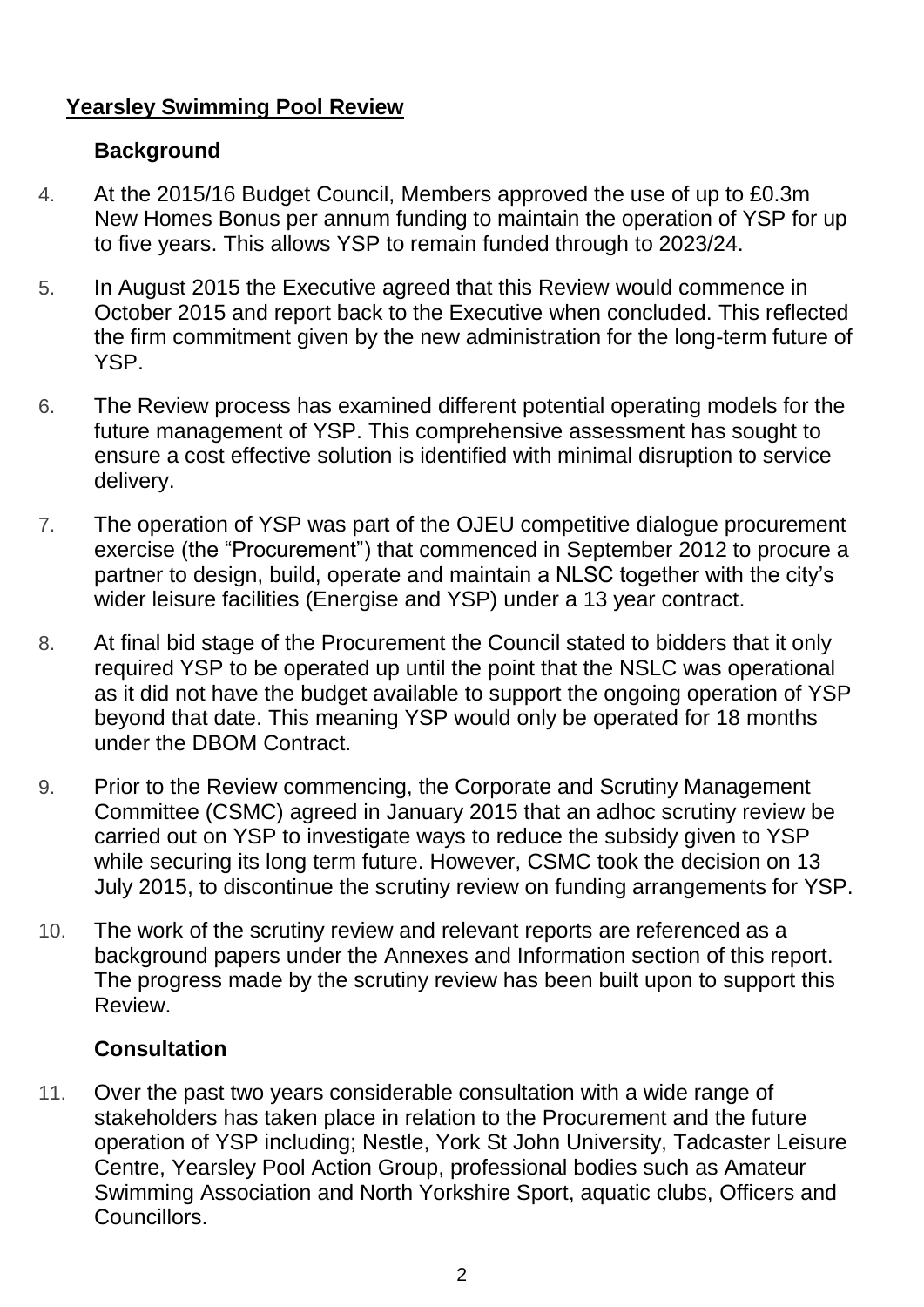- 12. Consultation has focussed on seeking alternative management arrangements for YSP which has involved discussions with a number of organisations by Officers.
- 13. Sharing of information has been a key part of the Review, offering a transparent and open process to allow interested parties access to the data they need to be able to engage fully.
- 14. The sharing of data has allowed detailed reviews of income, expenditure, user figures, pool programming, building lifecycle and maintenance plans. This has been successful and led to financial efficiencies being identified.
- 15. The Yearsley Pool Action Group as the key community/user representative has been involved in the Review from the start with opportunities to influence and challenge the Review process.
- 16. The feedback from the consultation has identified that although the New Leisure Facility within the NSLC at Monks Cross will provide adequate fit for purpose facilities, YSP remains an important local facility for local residents and local aquatic clubs. YSP offers a wide programme of activities including; swimming lessons, fitness swimming, aquatic keep fit classes, fun inflatable sessions, school access, training for York's swimming clubs and more unusual activities like under water hockey. YSP also has a regional and national role for elite sport like Canoe Polo. Without YSP the nearest pools for long course training would be Leeds and Sunderland.
- 17. The scrutiny report of  $13<sup>th</sup>$  July 2015 sets out in detail the views of stakeholders and users. This report is referenced as a background paper under the Annexes and Information section of this report.

#### **Options considered for Yearsley Swimming Pool**

- 18. At the start of the Review there were initially 3 main YSP operating options considered, each containing different sub options. These are summarised as:
	- Option A GLL to continue to operate YSP under the DBOM Contract
		- i. at no cost to the Council;
		- ii. operate the pool in its current form;
		- iii. with reduced opening hours;
		- iv. with revised programming model;
		- v. adding a new gym facility.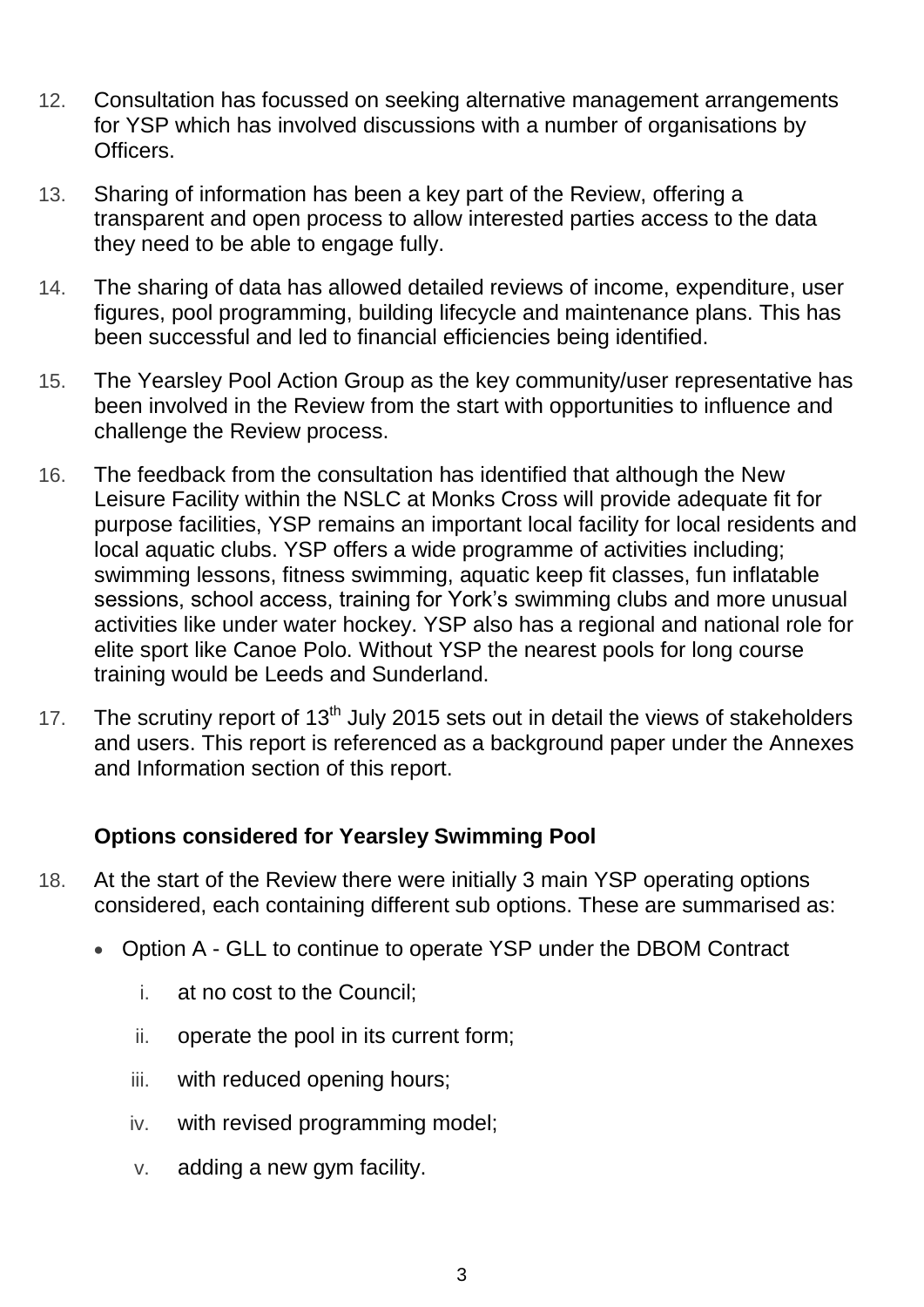- Option B Working with a new community led organisation to take on the operation of YSP
- Option C Working with an existing organisation to take on the operation of **YSP** 
	- i. York St John University;
	- ii. Nestle;
	- iii. Tadcaster Swimming Pool Trust;
	- iv. Staff led social enterprise.

#### **Rejected Options**

19. Following consultation with the relevant stakeholders several of the initial options were concluded to not be viable and rejected from the Review process, these are shown in Table 1 below.

Table 1 – Rejected Options

| <b>Option Rejected</b>                                      | <b>Reason</b>                                                                                                                                                                                                                                                                                                                                                                                |
|-------------------------------------------------------------|----------------------------------------------------------------------------------------------------------------------------------------------------------------------------------------------------------------------------------------------------------------------------------------------------------------------------------------------------------------------------------------------|
| A i - GLL to operate<br>at no cost to the<br>Council        | The Council assessed this option within the Procurement. No<br>bidders could come back with a cost neutral option and this<br>was therefore simply not achievable. Since then this option<br>has been re-tested with GLL and there still remains no cost<br>neutral solution.                                                                                                                |
| A iv - GLL operate<br>with a revised<br>programming model   | This option does not provide any public access, as YSP<br>would be programmed with private club use only.<br>This option has therefore been rejected as it does not support<br>the Council's commitment to keeping YSP open to the public.                                                                                                                                                   |
| A v - Add a new gym<br>facility                             | A latent demand survey which calculates the potential<br>demand for a new gym has been considered, but without<br>significant additional dedicated parking, the business case<br>would not be strong enough to justify the potential capital<br>investment. It has not been possible to acquire any new land<br>for this option.                                                             |
| <b>B</b> - Work with a new<br>community led<br>organisation | The Council approached the Yearsley Pool Action Group to<br>establish if they would be prepared to take on the operation of<br>YSP. Following such discussions it was Yearsley Pool Action<br>Group's view that given the responsibilities and liabilities<br>associated with running YSP, YSP should be managed by a<br>professional organisation, rather than by a community led<br>group. |
| C i - York St John<br>operate the pool                      | York St John University are not in a position to operate YSP.                                                                                                                                                                                                                                                                                                                                |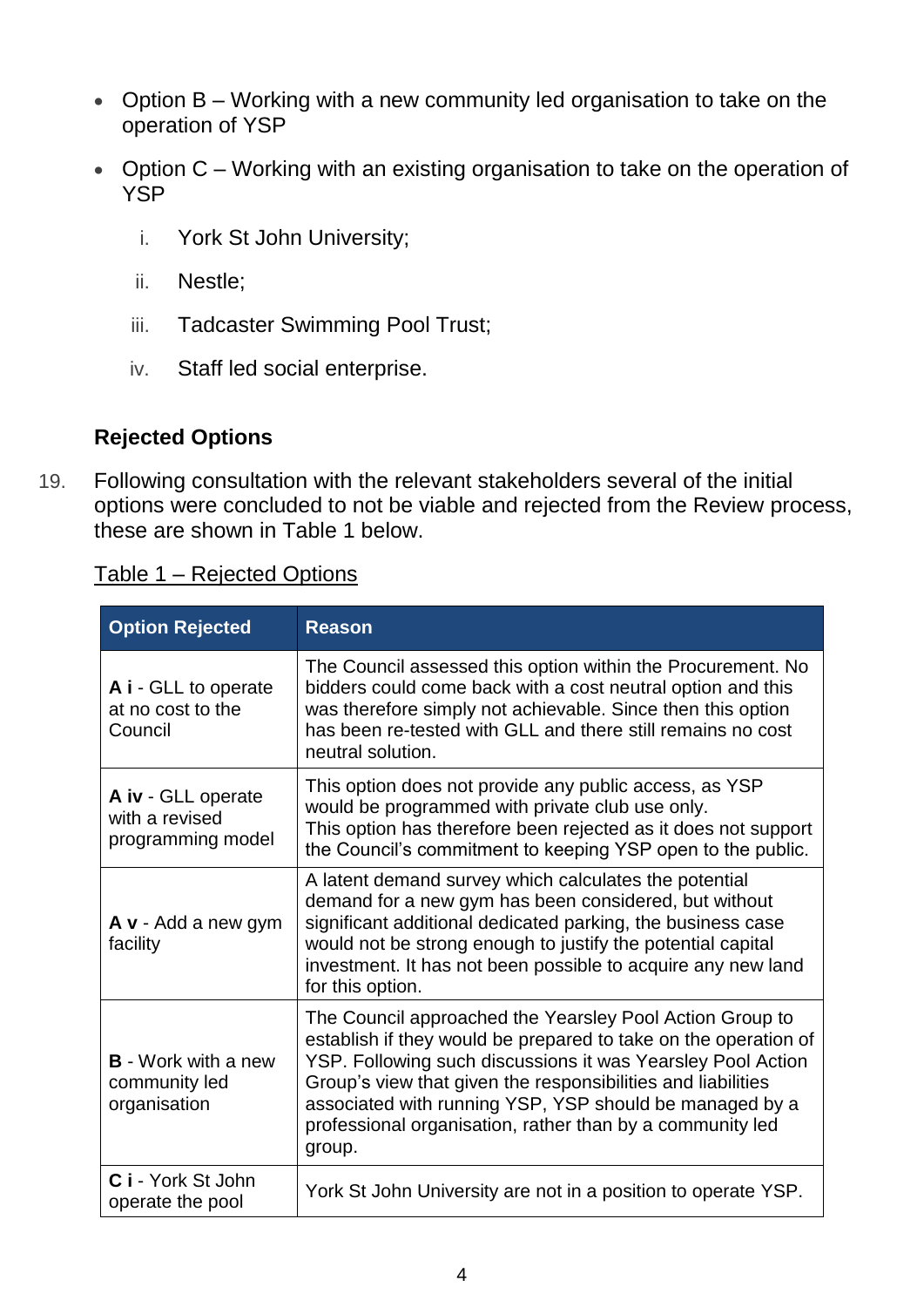| C ii - Nestle operate<br>the pool                                   | Nestle confirmed they are not in a position to operate YSP.                                                                                                                                                                                          |
|---------------------------------------------------------------------|------------------------------------------------------------------------------------------------------------------------------------------------------------------------------------------------------------------------------------------------------|
| C iii - Tadcaster<br><b>Swimming Pool Trust</b><br>operate the pool | After significant discussions and sharing of business trading<br>information with Tadcaster Swimming Pool Trust, a view was<br>reached by their board that they were not in a position to<br>operate YSP.                                            |
| <b>C</b> iv - Staff led social<br>enterprise operate<br>the pool    | A meeting with the YSP management team was held in<br>December 2015 to discuss the opportunity to roll out a staff<br>led social enterprise. Following the discussion it was clear<br>the YSP management team did not want to pursue this<br>option. |

#### **Analysis Of Options**

- 20. As Table 1 outlines above the Review process showed that many of the initial options for YSP continued operation were not viable and that only the GLL options (Option A) were viable for further consideration under the Review. Therefore at this point Options B and C were not taken forward.
- 21. To analyse and further develop Option A detailed discussions took place between Officers from the Council's leisure management team, Yearsley Pool Action Group and GLL representatives. This work led to four refined options being agreed for GLL to provide detailed financial forecasts against and consideration be given under each refined option to any implications for users.
- 22. The final four refined GLL options assessed under the Review were:
	- Option A-1: YSP open on the current basis operated by CYC (Approx 100) opening hours a week)
	- Option A-2: YSP open on a single shift (8 hour day) basis which would reduce opening down to 56 hours a week
	- Option A-3: YSP open on a reduced hours basis, following detailed usage analysis to close at the quietest times
		- Monday: 7:00am-5:00pm
		- Tuesday: 7:00am-6:00pm
		- Wednesday: 7:00am-7:00pm
		- Thursday: 7:00am-6:00pm
		- Friday: 7:00am-6:00pm
		- Saturday: 8:00am-4:00pm
		- Sunday: 8:00am-4:00pm
			- Total hours: 71 hours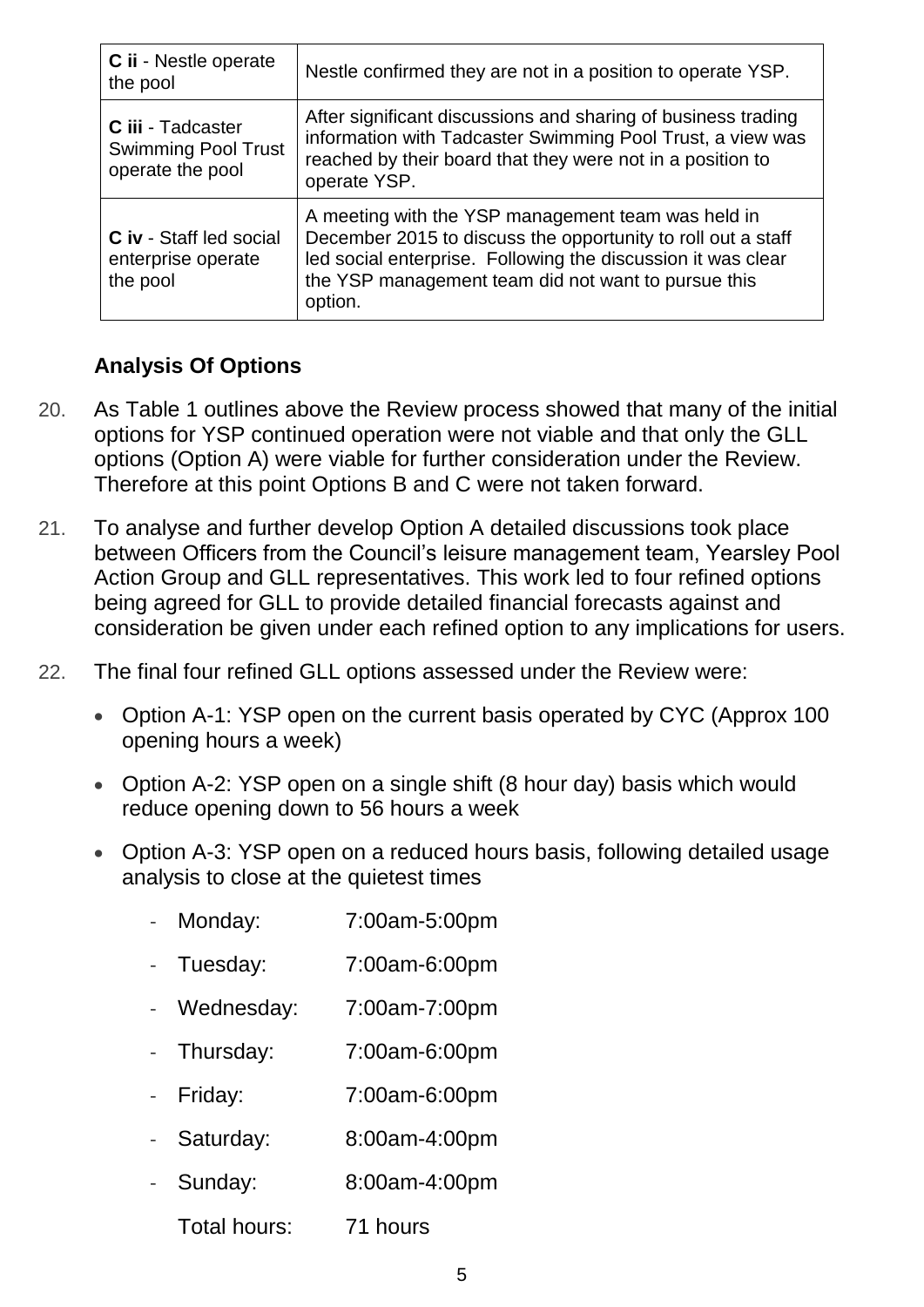- Option A-4: YSP open (as option 3 above) but allowing club usage concurrent before and after the times shown
	- Monday: 5:30am-7:00pm
	- Tuesday: 7:00am-7:30pm
	- Wednesday: 7:00am-8:00pm
	- Thursday: 7:00am-8:00pm
	- Friday: 7:00am-8:00pm
	- Saturday: 6:00am-9:00pm
	- Sunday: 8:00am-7:00pm
		- Total hours: 91 hours
- 23. In terms of financial analysis, Table 2 below details the costs of these final four options to operate YSP for a further five years following the first 18 months of operation by GLL already secured under the DBOM Contract.

| <b>YSP</b> operation<br>costs per each<br><b>GLL option</b> | <b>GLL option</b><br>$A-1$                                          | <b>GLL option</b><br>$A-2$                            | <b>GLL option</b><br>$A-3$                  | <b>GLL option</b><br>$A - 4$                                              |  |
|-------------------------------------------------------------|---------------------------------------------------------------------|-------------------------------------------------------|---------------------------------------------|---------------------------------------------------------------------------|--|
|                                                             | <b>YSP remains</b><br>open as per<br>current hours<br>(C.100hrs/wk) | <b>YSP</b> open on<br>a single shift<br>$(56$ hrs/wk) | YSP open on<br>reduced times<br>(71 hrs/wk) | <b>YSP</b> open on<br>reduced times<br>+ club usage<br>$(91 hrs/wk)^{*1}$ |  |
| First 18 months of<br>the Contract                          | Cost already included in the DBOM Contract                          |                                                       |                                             |                                                                           |  |
| Next 5 years<br><b>GLL operating cost</b>                   | £1,477k                                                             | £1,145k                                               | £1,360k                                     | £1,360k                                                                   |  |
| Next 5 years<br>Lifecycle cost*2                            | £110k                                                               | £110k                                                 | £110k                                       | £110k                                                                     |  |
| <b>Total cost</b>                                           | £1,587k                                                             | £1,255k                                               | £1,470k                                     | £1,470k                                                                   |  |
| <b>CYC Budget</b>                                           | £1,500k                                                             | £1,500k                                               | £1,500k                                     | £1,500k                                                                   |  |

Table 2 – Final four options cost analysis

#### *Table 2 Notes -*

- *\*1) Option 4 is the same cost as option 3 as the additional club usage would operate on a full cost recovery basis.*
- *\*2) Budget required for CYC to allocate towards the lifecycle plan to cover CYC liability under the DBOM Contract*.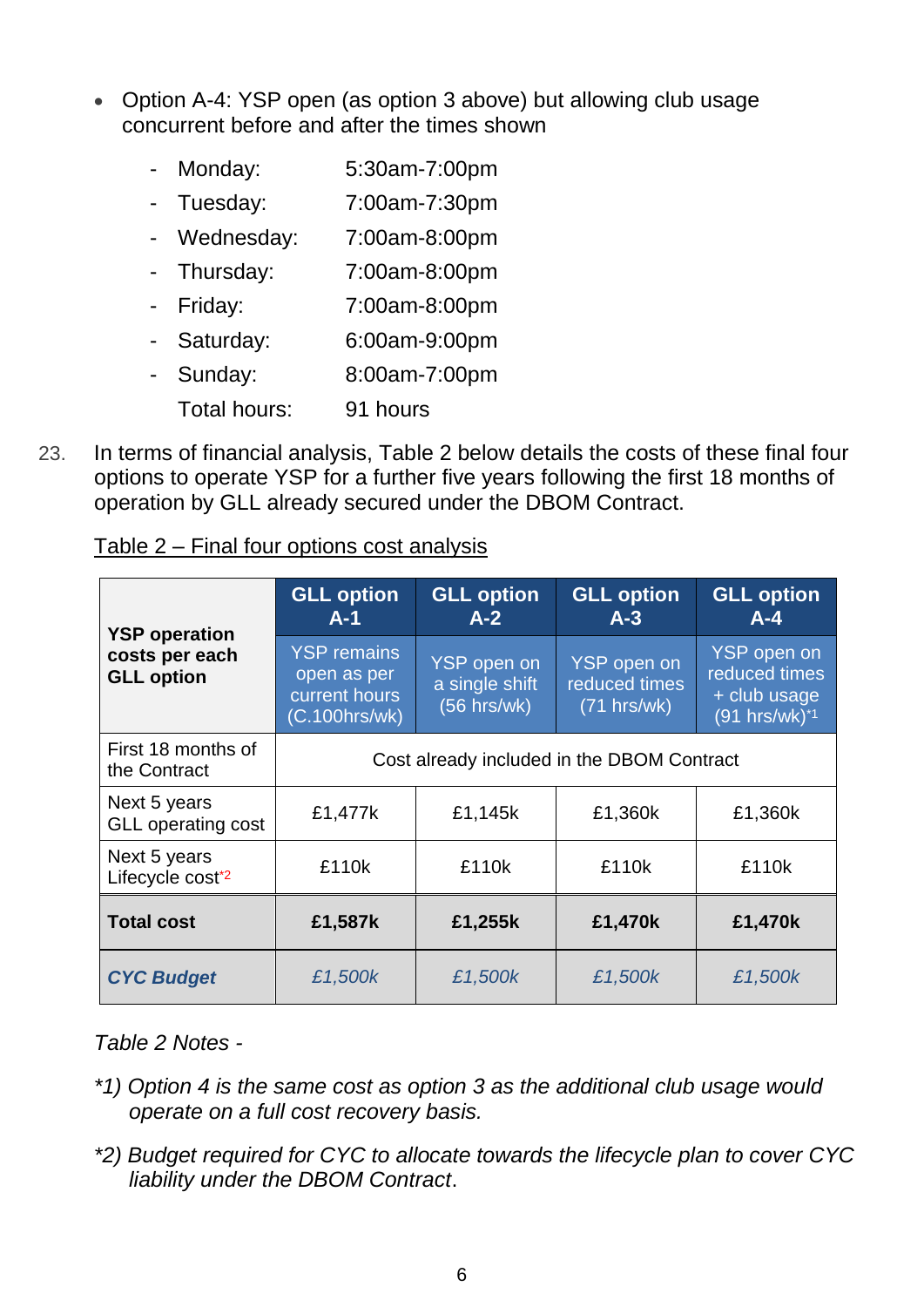24. As part of the Review considerable time and effort has been spent working with GLL to analyse all expenditure items to ensure YSP is managed as efficiently as possible in all areas. Those findings have been reflected in the financial figures in Table 2 above. An example of this has been seen by reviewing with GLL the long term building lifecycle model that concluded a £45k saving over a 13 year period, which represents a 6% reduction.

#### **Conclusion Of The Review's Option Appraisal**

- 25. After considering the final four GLL options in consultation with Yearsley Pool Action Group, GLL and Officers it is the conclusion that Option A-4 be the recommended option of the Review. Option A-4 offers reasonable financial revenue savings per year to the Council of C.£117k when compared to carrying on running YSP as it is now, this with very limited impact to the operation of the facility.
- 26. Under Option A-4 YSP would retain opening hours to accommodate the peak times where the pool is at its busiest, allowing aquatic clubs to continue to operate and overall is only a less than 10% reduction.

#### **Next Steps**

- 27. The Executive is asked under recommendation b) of this report to approve Option A-4 from the Review to be taken forward.
- 28. A Final Executive Report will be brought to Executive detailing the final financial position of the Project prior to Financial Close later in the year. Only at this point will the Project be able to confirm the funding position for YSP from 2024/25 financial years onwards and whether YSP could continue to be operated by GLL for the remaining term of the DBOM Contract
- 29. Subject to Members approval of Option A-4 and any subsequent decision by Members following the Final Executive Report, the draft DBOM Contract would be amended before Financial Close to extend the operation of YSP by GLL beyond the first 18 months of the DBOM Contract.

#### **Review Implications**

#### Financial Implications

30. Acknowledge the £300k New Homes Bones budget allocation previously approved by Members at the 2015/16 Budget Council will be used from 2019/20 to 2023/24 financial years.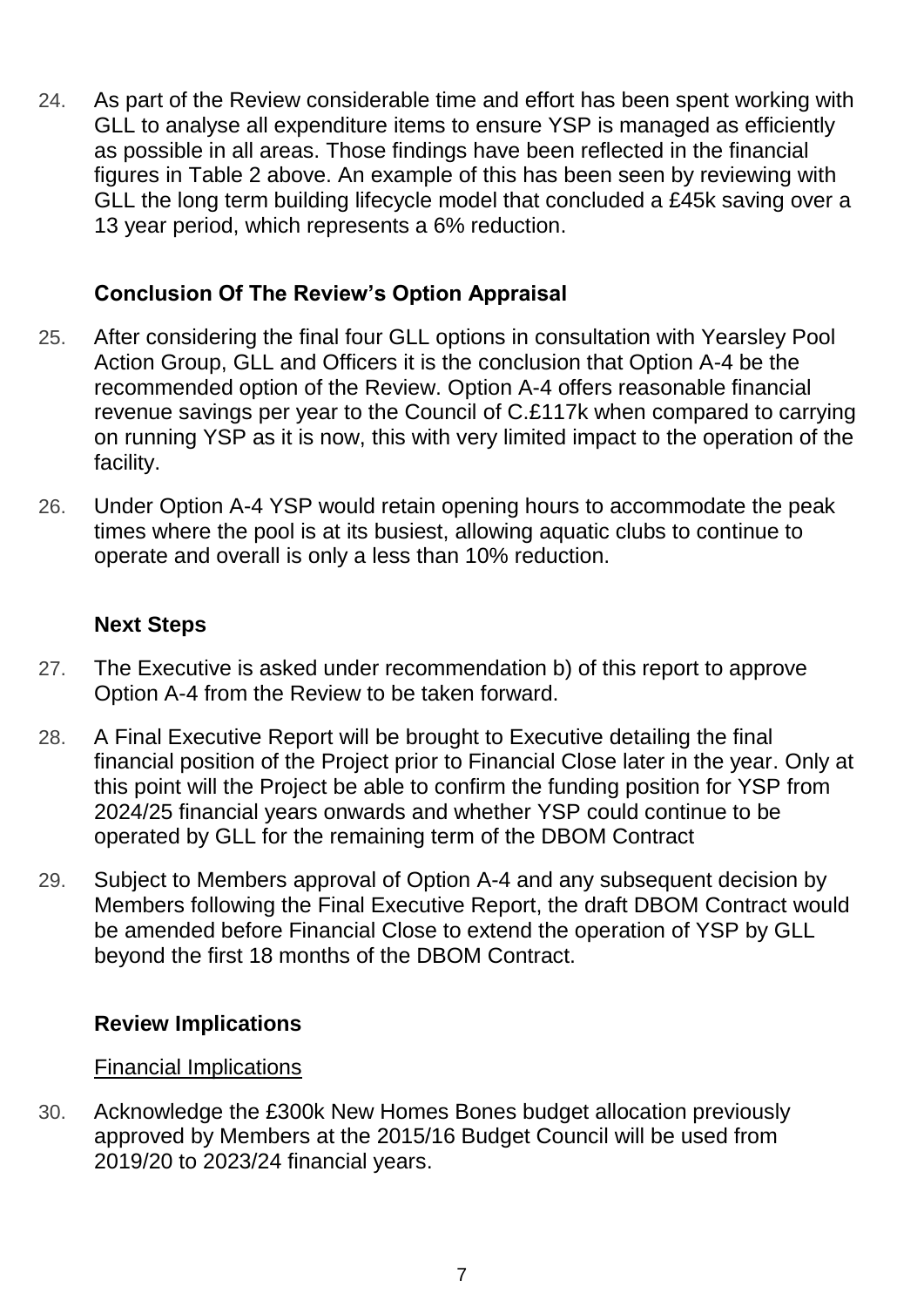31. Funding requirements from 2024/25 will need to be considered in the full context and affordability of the DBOM Contract and wider revenue model of the Project, this will be presented within the Final Executive Report later this year. This will also take into account further variables such as inflationary modelling and any financial impacts under the DBOM Contract.

#### HR Implications

32. The operational staff at YSP will not be impacted by this Review as the staff will have already transferred to GLL on the commencement of the DBOM Contract.

#### Legal Implications

33. Legal advice has been sought and a summary of this advice, which is legally privileged and confidential, is included at Confidential Annex A to this report.

#### Property Implications

- 34. The YSP site has limited public access and the Council recognises the support Nestle already provides to the operation of YSP in terms of access and use of Nestle's east car park. This remains critical to the operation of YSP allowing customers free access to the 50 spaces (subject to availability), 7 days a week.
- 35. Nestle has a long history of supporting YSP over the years and have always pledged publically to support any long term plan for YSP to remain open.
- 36. Discussions between the Council and Nestle have taken place over the past 12 months. The outcome of those discussions with Nestle have been very positive with confirmation that the current use of Nestle's east car park will be maintained allowing customers free use of the 50 spaces (subject to availability) for the foreseeable future. Nestle have also agreed to formalise this arrangement to provide access rights to any future operator of YSP.

#### Equalities Implications

- 37. There are no equalities issues relating directly to this report.
- 38. A full Equality Impact Assessment has been completed for the Project and reported previously in the March 2016 Executive Report.

#### ITT Implications

39. There are no ITT issues relating to this report.

#### **Risk Management**

40. The main risk associated with the Review is that it is reliant on Financial Close being reached on the DBOM Contract which is not due until later in the year.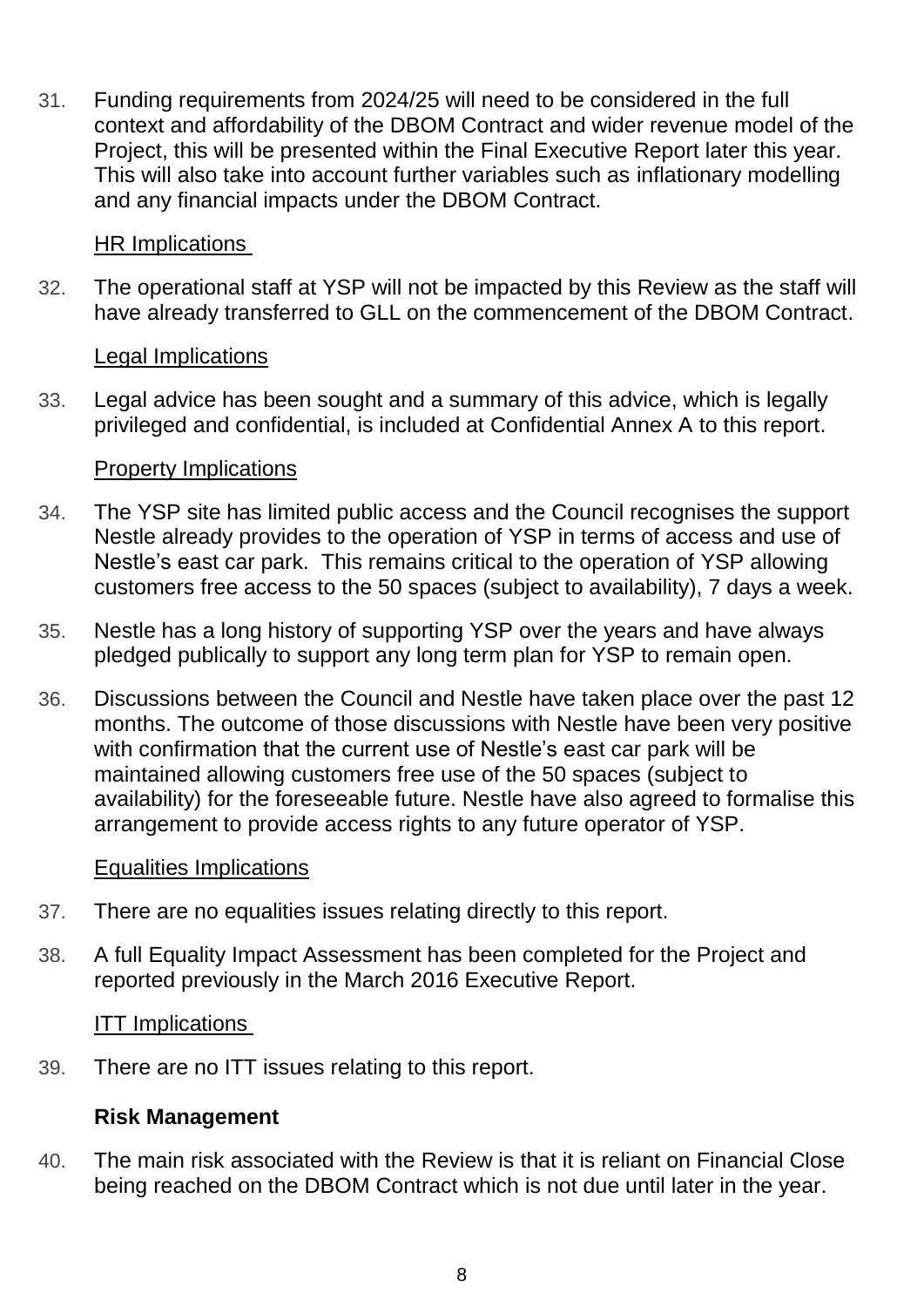#### **Community Stadium & Leisure Facilities Project Update**

- 41. The purpose of this section of the report is to update the Executive on the progress of the wider Community Stadium and Leisure Facilities Project ("Project") since the last report brought to Executive in December 2016.
- 42. In doing so this section of the report provides an up to date position on the following Project areas:
	- $\triangleright$  The outcome of the Judicial Review Claim ("JR Claim") into the Project's planning permission.
	- $\triangleright$  A progress update on the position with our preferred bidder from the Procurement exercise, Greenwich Leisure Ltd ("GLL"). This prior to entering into the Design, Build, Operate and Maintain Contract ("DBOM Contract").
	- $\triangleright$  The latest anticipated Project timetable for delivery of the New Stadium Leisure Complex ("NSLC").

## **Planning - Judicial Review Claim**

- 43. The December 2016 Executive report set out in detail the background to this matter, in summary that a claimant (VUE Cinemas) had lodged a JR Claim to the High Court regarding the Local Planning Authority's ("LPA") process used to determine the Project's s73 planning amendment permission.
- 44. A Court Hearing regarding this JR Claim took place in London on 18<sup>th</sup> January 2017. At this Court Hearing the Judge found in favour of the LPA and rejected the JR Claim lodged by the claimant. The Judge stated that the process undertaken by the LPA to determine the Project's planning amendment by way of an s73 application was correct.
- 45. The period for appeal of this High Court decision has now passed. The planning applicant (GLL) can now therefore proceed to implement this s73 permission in due course.

## **DBOM Contract with GLL**

- 46. Before the JR Claim arose work was progressing towards concluding all legal agreements in connection with the DBOM Contract by late summer 2016. However, the JR Claim resulted in not being able to conclude these and enter into any of the legal agreements until the JR Claim was satisfactorily resolved.
- 47. With the JR Claim ongoing until January 2017 previous indicative construction dates outlined to GLL's Building Contractor, ISG, were not achieved. Further to this whilst the JR Claim had been ongoing it was not possible to provide a definite revised construction start date.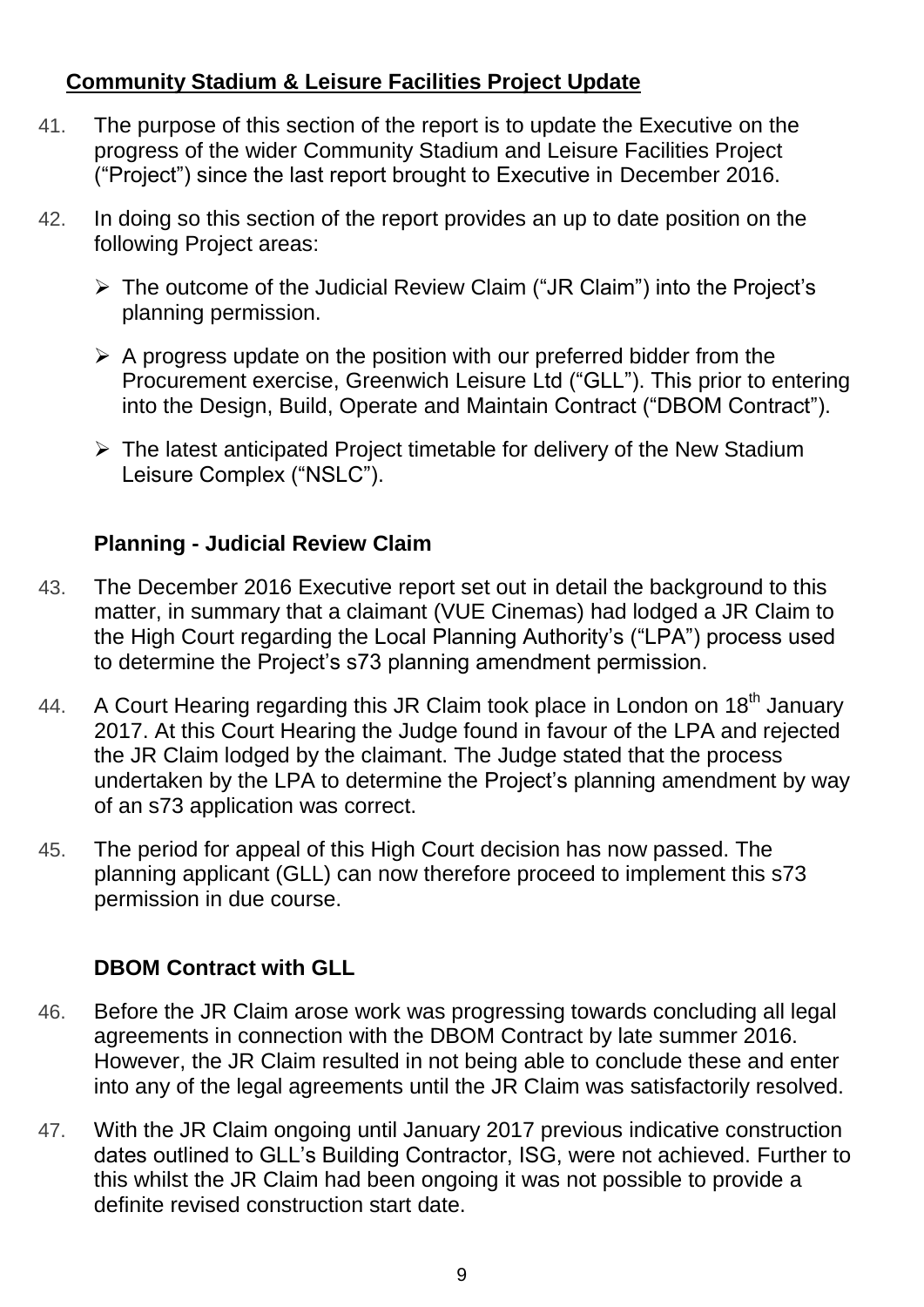- 48. Without this definitive position of a revised construction start date it became increasingly difficult for ISG to maintain costs and arrangements with their subcontractors, from those agreed in the summer. These contributing factors have ultimately led to ISG on 13<sup>th</sup> February 2017 formerly withdrawing from GLL's consortium. Local media reports to this effect had surfaced in December 2016 but at that time no formal legal separation had occurred between GLL and ISG.
- 49. GLL have now therefore started their own re-procurement exercise to appoint a new Building Contractor to their consortium team. Through this re-procurement new potential Building Contractors will be asked to submit fixed costs for the construction of the NSLC, accompanied by detailed contractor proposals and construction timetable programmes.
- 50. It should be noted that the Council through the structure of the DBOM Contract will only be entering into contract with GLL and will have no contractual relationship with the Building Contractor. It is therefore GLL's responsibility to conduct the re-procurement exercise, appoint and then manage a Building Contractor to deliver its legal obligations to the Council under the DBOM **Contract**
- 51. The indicative timescales for GLL to conclude their Building Contractor reprocurement exercise are set out under the Project timetable shown at Table 3.

#### **NSLC Commercial Development**

- 52. The Commercial Development proposed at the NSLC site remains in principle the same as the detailed descriptions set out in the March 2016 Executive Report, with good progress having been made by the Developer to secure legal agreements with end tenant users.
- 53. The commitment of the Investment Fund purchasing the NSLC Commercial Development remains strong. The freehold land transfer from the Council to the Investment Fund of the Southern Block is now all agreed in principle, along with the terms of Agreement for Lease of the East Stand Retail Units. These final legal agreements are due to be executed at the same time as the Council enters into the DBOM Contract with GLL.
- 54. Until legal agreements can be concluded, a risk remains that the Investment Fund could look to alter the terms of the proposed deal. This could include a reappraisal and increase or reduction in the Capital Land Receipt to the Council. Should the Capital Land Receipt reduce from that set out in the March 2016 this would have significant effects to the overall financial position of the Project.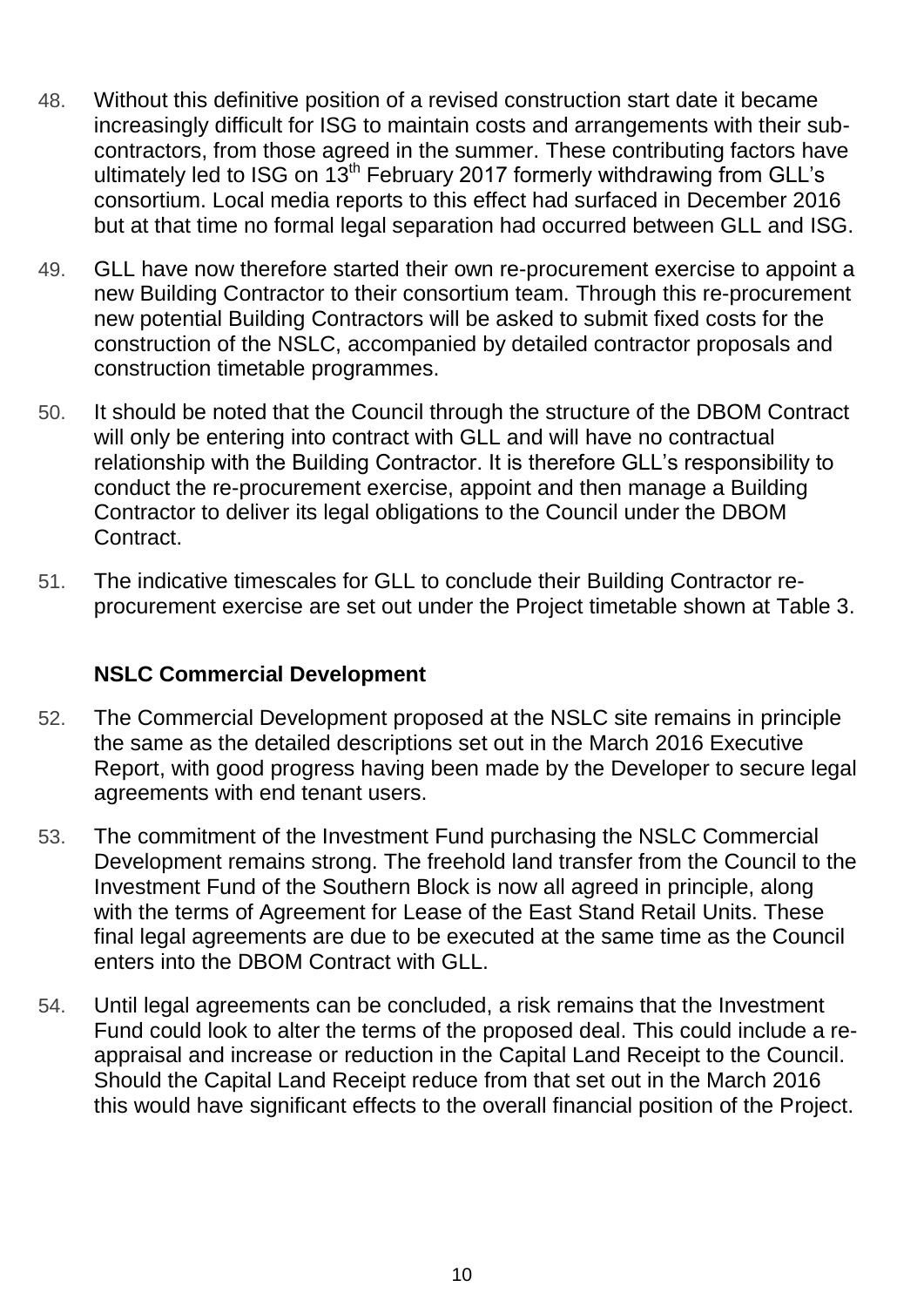#### **Project Financials Update**

- 55. The detailed financial position/budget of the Project currently remains as outlined in the March 2016 Executive Report.
- 56. Council instructions to GLL have been very clear in that any revised Construction Cost from their Building Contractor re-procurement must meet the existing approved March 2016 budget. However, until GLL have received final revised Building Contractor cost submissions there remains a risk that the Construction Cost could differ from that presented in the March 2016 Executive Report.
- 57. A Final Executive Report will be brought to the Executive detailing the final financial position of the Project following the conclusion of GLL appointing a new Building Contractor and prior to Financial Close.

## **Project Timetable for NSLC Delivery**

- 58. Until GLL have appointed a new Building Contractor and there is an agreed Construction Cost the next phase of the Project is unable to commence or be confirmed. This next Project phase being the execution of the DBOM Contract and construction of the NSLC starting.
- 59. At this time, the Project is still working towards having the Stadium and New Leisure Facility built and operational by late 2018.
- 60. Table 3 below sets out an indicative Project timetable that is based on the following key assumptions, each of which currently remain risks to the Project:
	- That GLL have appointed their new Building Contractor following a reprocurement exercise by June 2017. This enabling a revised Construction Cost to be held reflective of a correct construction works start date.
	- The DBOM Contract and associated legal agreements are all agreed and the Construction Cost remains within the March 2016 approved Council budget.
	- $\triangleright$  The Investment Fund Commercial Development deal is concluded on the same financial terms as set out in the March 2016 Executive Report.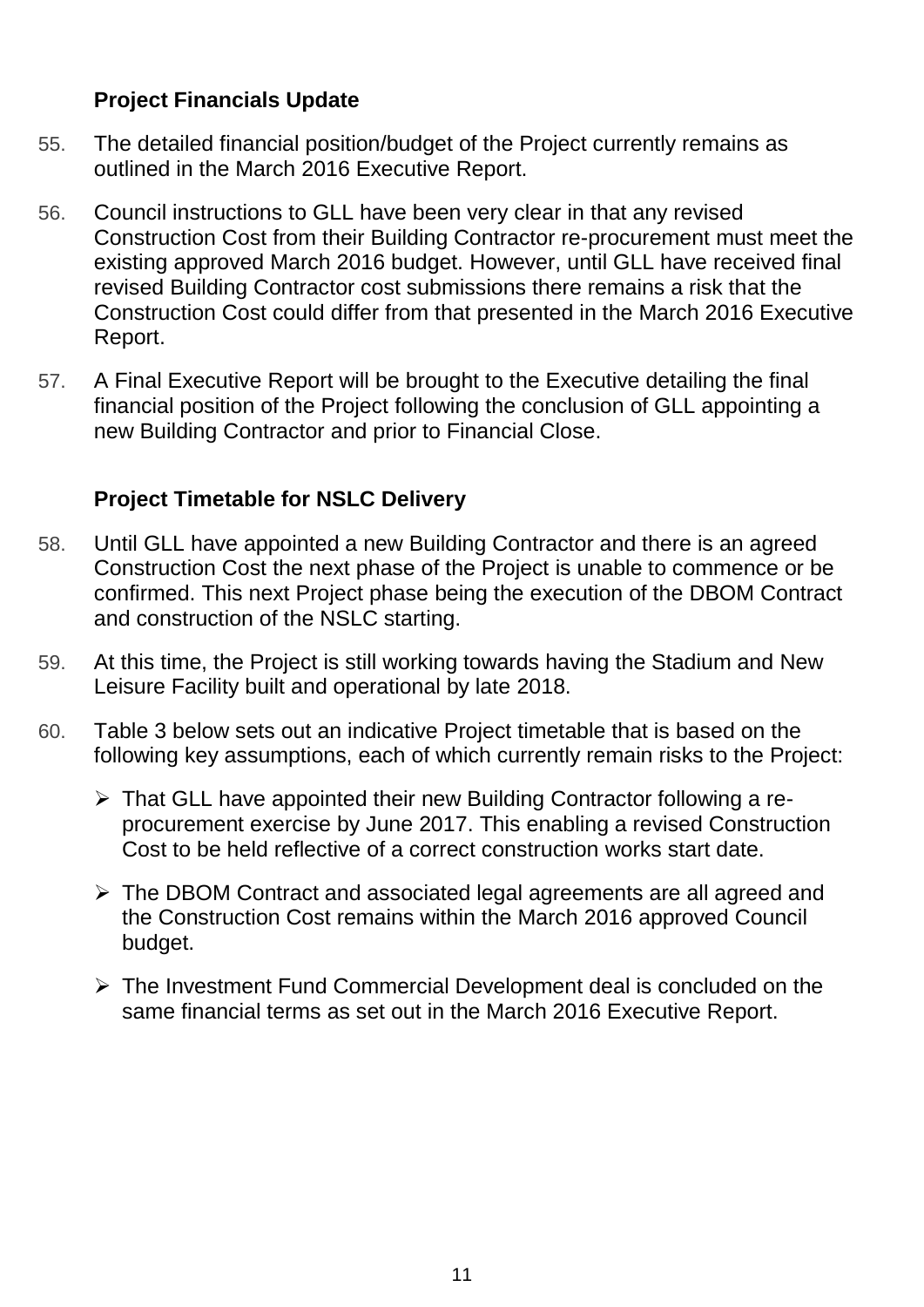# Table 3 - Current anticipated Project timetable

| <b>Date</b>                       | <b>Milestone</b>                                                                                                                                                                                                                                                                                                                                           |
|-----------------------------------|------------------------------------------------------------------------------------------------------------------------------------------------------------------------------------------------------------------------------------------------------------------------------------------------------------------------------------------------------------|
| $Jan - Feb$<br>2017               | GLL Building Contractor re-procurement ~ PQQ stage<br>Pre Qualification Questionnaire (PQQ) stage of GLL's<br>procurement exercise. Period allows for tenderers to prepare<br>and submit responses followed by GLL evaluation period.                                                                                                                      |
| March - June<br>2017              | GLL Building Contractor re-procurement ~ main tender stage<br>Main tender stage with the potential Building Contractors<br>reviewing all detailed design bid documentation and pricing their<br>build costs in the external market (12 weeks). Bid submission<br>date followed by GLL evaluation and clarification of bid<br>submissions period (4 weeks). |
| By the end of<br><b>June 2017</b> | <b>Final Construction Cost agreed</b><br>Due diligence through June on GLL's new appointed Building<br>Contractor and their Construction Cost to reach a final fixed price<br>for the DBOM Contract ahead of Financial Close.                                                                                                                              |
| 13 <sup>th</sup> July 2017        | <b>July Executive</b><br>Project report presented ahead of Financial Close.                                                                                                                                                                                                                                                                                |
| August 2017                       | <b>Financial Close</b><br>DBOM Contract + Commercial Development Agreements signed                                                                                                                                                                                                                                                                         |
| $1st$ Sept 2017                   | <b>DBOM Contract live</b><br>GLL operation of Energise and Yearsley commences.                                                                                                                                                                                                                                                                             |
| Aug - Sept<br>2017                | Construction site mobilisation<br>6 week period assumed. New Building Contractor to confirm.<br>÷,                                                                                                                                                                                                                                                         |
| From late<br>Sept 2017            | <b>NSLC</b> construction starts<br>Exact construction programme will be set by new Building<br>$\blacksquare$<br>Contractor through GLL's re-procurement. Indicative 13.5 month<br>(58 week) construction period assumed at present.                                                                                                                       |
| Winter 2018                       | NSLC construction complete<br>practical completion of NSLC facilities. At this point they will not<br>be operational and will require further GLL and Stadium Operator<br>fit out before use by public and the Sport Clubs.                                                                                                                                |
| Late 2018 /<br><b>Early 2019</b>  | <b>NSLC</b> facilities operational<br>Stadium, Community Hub & new leisure facilities open to public.                                                                                                                                                                                                                                                      |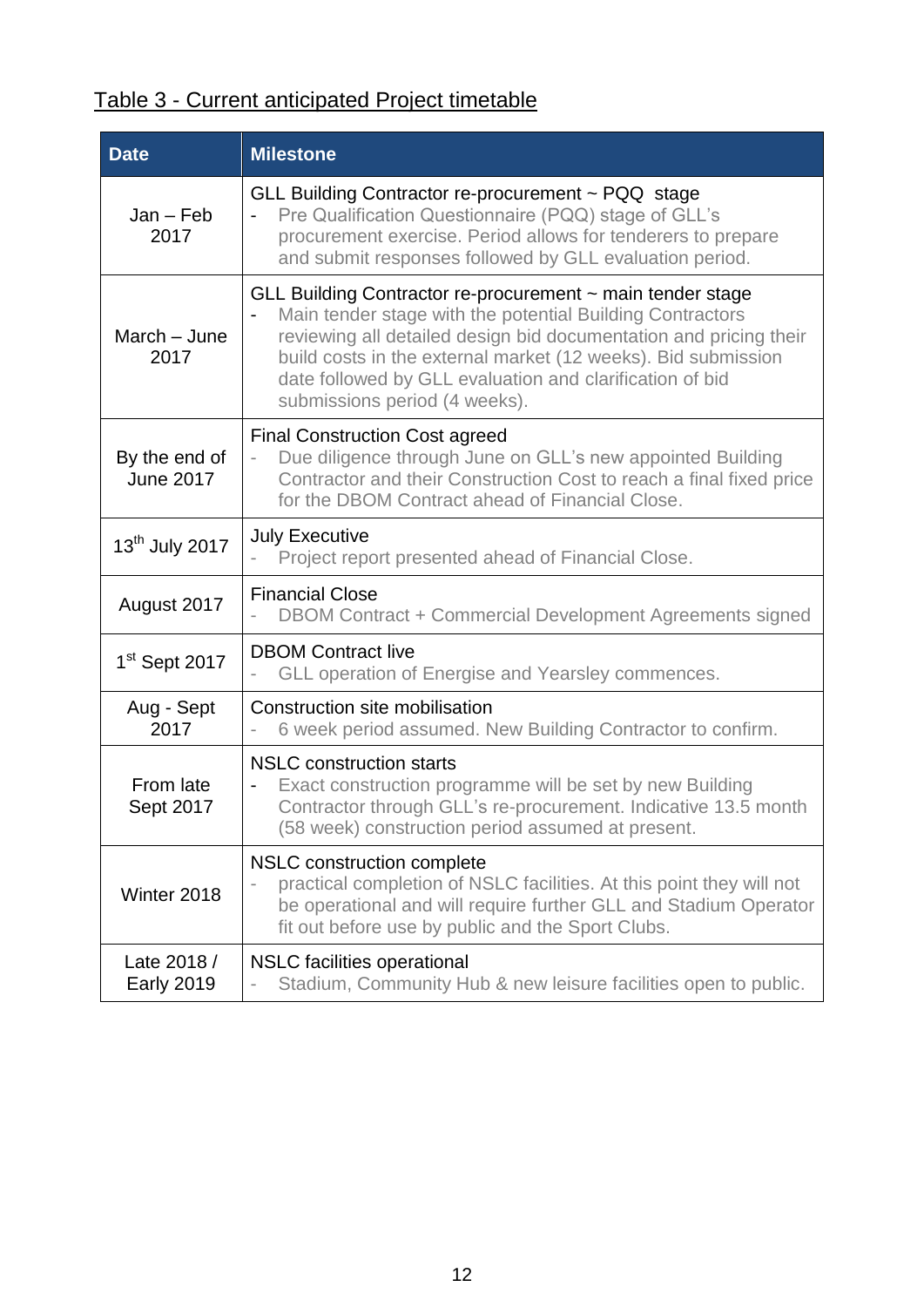#### **Report Annexes and Information**

#### **Annexes**

Annex A – Confidential – Yearsley Review Legal Risks and Implications

#### **Background Papers**

- Item 13 Community Stadium and Leisure Facilities Report (Executive 17 March 2016)<http://modgov.york.gov.uk/ieListDocuments.aspx?CId=733&MId=8847>
- Item 5 Community Stadium & Leisure Facilities Report (Executive 27 August) 2015) <http://modgov.york.gov.uk/ieListDocuments.aspx?CId=733&MId=9018>
- Item 7 Yearsley Pool Update Report on the Work of the former Ad Hoc Scrutiny Committee (Corporate & Scrutiny Management Committee 13 July 2015) <http://modgov.york.gov.uk/ieListDocuments.aspx?CId=144&MId=8900>

| <b>Definition</b>                     | <b>Meaning</b>                                                                                                                                                                                                                                                              |  |  |
|---------------------------------------|-----------------------------------------------------------------------------------------------------------------------------------------------------------------------------------------------------------------------------------------------------------------------------|--|--|
| <b>Building Contractor</b>            | GLL's building contractor who will construct the NSLC.                                                                                                                                                                                                                      |  |  |
| <b>Capital Land Receipt</b>           | £11.25m in respect of the land transactions for the<br>Commercial Development. As set out in paragraph 37 (I)<br>and (II) of the March 2016 Executive Report                                                                                                                |  |  |
| <b>Commercial Development</b>         | the commercial development comprising a state of the art<br>Multiplex Cinema and a number of restaurants and retail<br>units. Set out in full detail within the March 2016 Executive<br>Report at paragraph 11 of the report summary and<br>paragraph 14 of the main report |  |  |
| <b>Community Hub</b>                  | the community hub to be present within the NSLC, as set<br>out in in the March 2016 Executive Report at detail at<br>paragraphs 8-10 of the summary and paragraph 13(III) of<br>the main report                                                                             |  |  |
| <b>Construction Cost</b>              | the construction costs for the NSLC under the DBOM<br>Contract                                                                                                                                                                                                              |  |  |
| <b>Court Hearing</b>                  | Court hearing for the JR Claim, held in London on 18 <sup>th</sup><br>January 2017                                                                                                                                                                                          |  |  |
| <b>DBOM</b>                           | Design, Build, Operate and Maintain                                                                                                                                                                                                                                         |  |  |
| <b>DBOM Contract</b>                  | the Design, Build, Operate and Maintain contract                                                                                                                                                                                                                            |  |  |
| Developer                             | <b>Wrenbridge Sport</b>                                                                                                                                                                                                                                                     |  |  |
| <b>East Stand Restaurant</b><br>Units | 3 Restaurant Units in the Stadium East Stand, of which will<br>form part of the Commercial Development                                                                                                                                                                      |  |  |
| <b>Executive Report</b>               | This report to the Executive on 16 <sup>th</sup> March 2017                                                                                                                                                                                                                 |  |  |
| <b>Final Executive Report</b>         | A Final Executive Report will be brought to the Executive<br>later in the year detailing the final financial position of the<br>Project following the conclusion of GLL appointing a new<br>Building Contractor and prior to Financial Close.                               |  |  |
| <b>Financial Close</b>                | the date of signature of the DBOM Contract                                                                                                                                                                                                                                  |  |  |
| <b>GLL</b>                            | <b>Greenwich Leisure Limited</b>                                                                                                                                                                                                                                            |  |  |

#### **Defined Glossary of Terms**